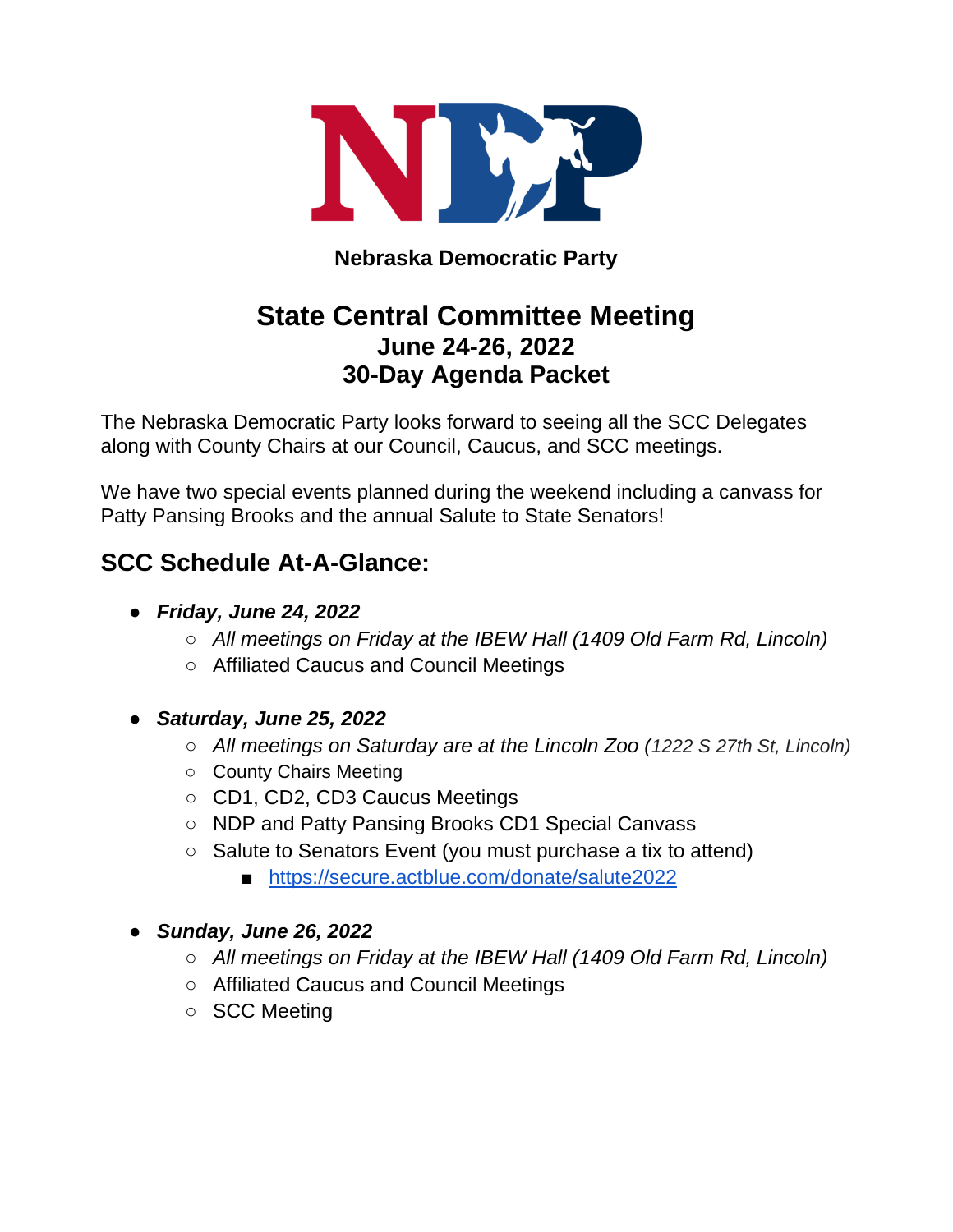# **Hotel Rooms:**

We do not have a host hotel for this meeting. Below you will find a link to Expedia and other hotels to book rooms in the Lincoln area.

We strongly suggest that you *secure a room fast* since in Omaha the College World Series is happening and rooms are getting booked even in Lincoln for those out of state visitors.

- [https://www.expedia.com](https://www.expedia.com/)
- https://www.graduatehotels.com/lincoln/
- [https://www.marriott.com](https://www.marriott.com/default.mi)
- [https://www.hilton.com](https://www.hilton.com/en/)

# **Purchase Tickets:**

- **SCC Meeting Meals (June 25 + 26):**
	- <https://secure.actblue.com/donate/scclincoln2022>
	- Meals included in the \$25 fee are breakfast and lunch on both June 25 and June 26.
- **Salute to State Senators (June 25):** 
	- <https://secure.actblue.com/donate/salute2022>
	- Choose the "Free Monthly Donor" ticket if that applies to you or the "Party Leader" ticket which is \$50.
		- Supper is included in this ticket price. All of our state senators will be at this special event.

# **Meeting Reminders:**

- Meeting times are posted in CT and all meetings will take place in Lincoln.
- If you want speaking time on any of the meeting agendas, you MUST email the Chair of the meeting and request permission.
- The SCC Meeting on Sunday, June 26 will be broadcast on FB Live.

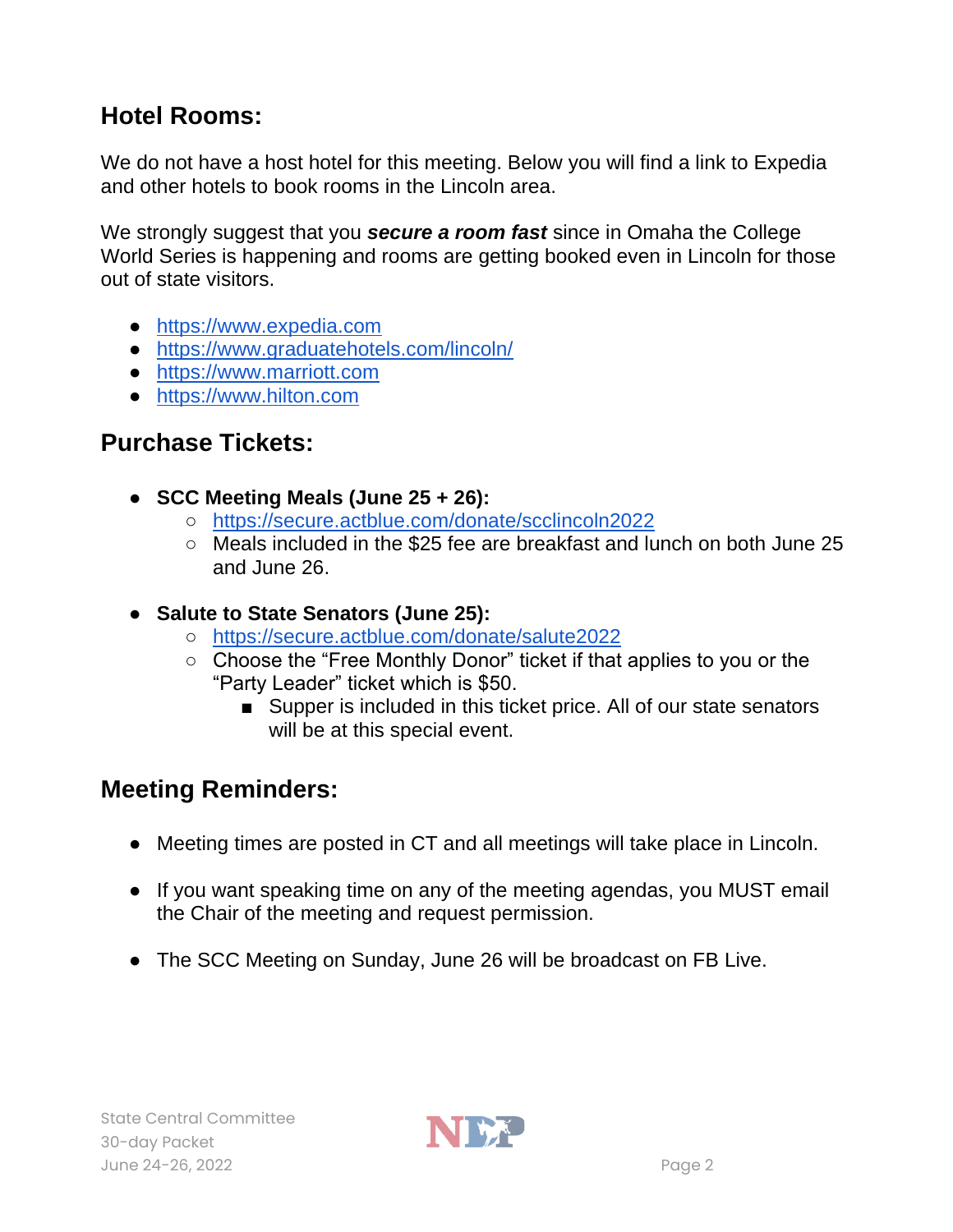# **Friday, June 24, 2022**

## IBEW Union Hall 1409 Old Farm Rd, Lincoln, NE 68512

## **5 - 8 p.m.**

- Sign-in open for all SCC Delegates.
- Drinks and snacks available on site.

# **6 - 7 p.m.**

- Black, Latinx, Native Caucus Joint Meeting
	- Main Hall
		- Black Caucus Chair Pastor Janet Banks, [janetgoodmanbanks@gmail.com](mailto:janetgoodmanbanks@gmail.com)
		- Latinx Caucus Chair Dulce Sherman, [latinxchair@gmail.com](mailto:latinxchair@gmail.com)
		- Native Caucus Chair Colette Yellow Robe, [coletteyellowrobe@gmail.com](mailto:coletteyellowrobe@gmail.com)
- Interfaith Council
	- Board Room
		- Chair Brodey Weber, [brodeyw12@gmail.com](mailto:brodyew12@gmail.com)

## **7:15 - 8:15 p.m.**

- Stonewall Democrats Caucus
	- Main Hall
		- Chair Sarah Cohen Walker,

[sarah.cohenwalker@gmail.com](mailto:sarah.cohenwalker@gmail.com)

- Secular Democrats Council
	- Board Room
		- Chair Rachele Walter, [secularnedems@gmail.com](mailto:secularnedems@gmail.com)

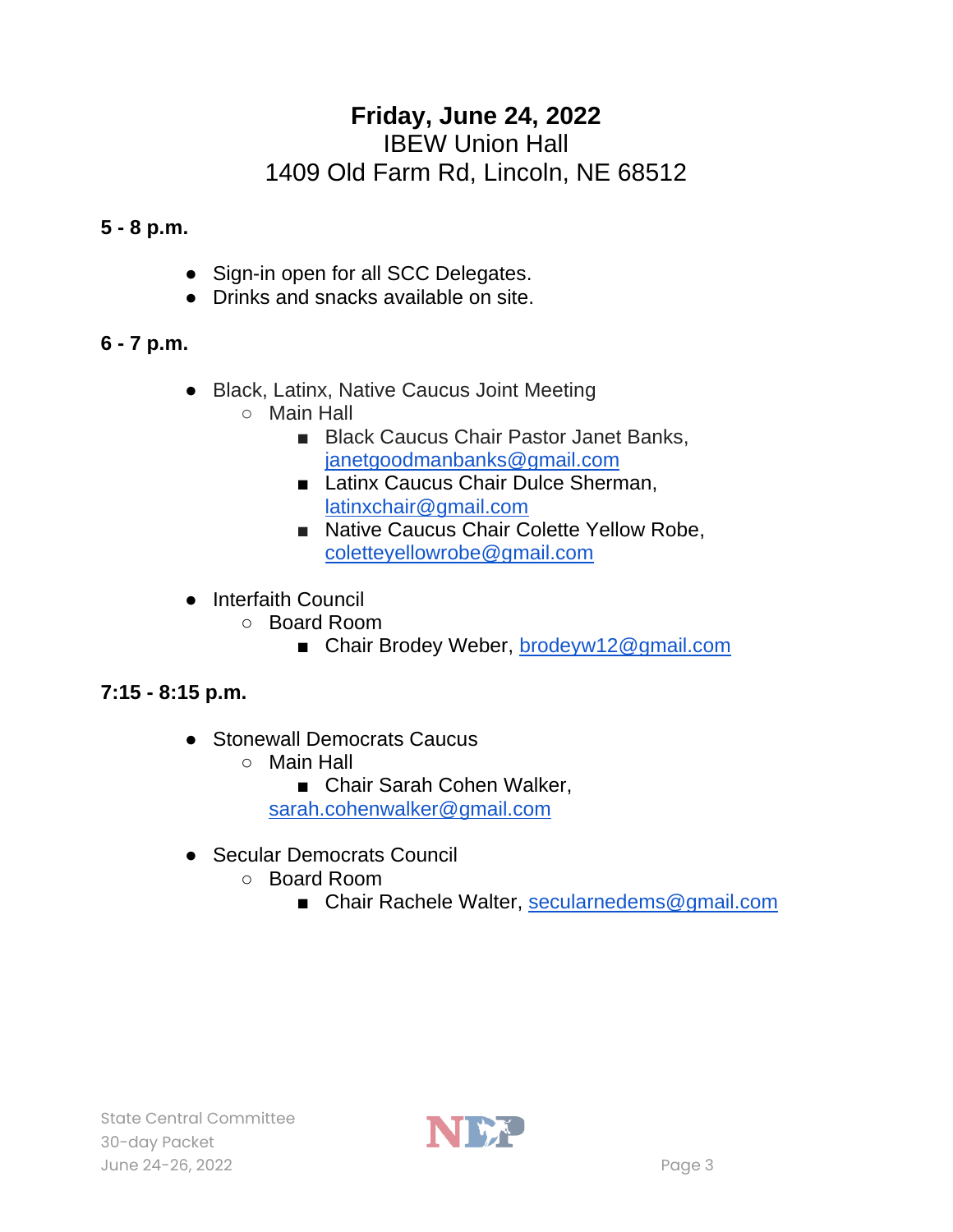# **Saturday, June 25, 2022** Lincoln City Zoo

# 1222 S. 27th St, Lincoln, NE 68502

**8:30 a.m. - 1 p.m.** (Big Tent)

- Sign-in open for all SCC Delegates
- Breakfast of donuts and fresh fruit available (8:30-9:30am)
	- Meal Ticket:<https://secure.actblue.com/donate/scclincoln2022>
- Snacks available on site throughout the day

## **9:00 - 10:30 a.m.**

- County Chairs Meeting
	- Multipurpose Room
		- Vice Chair of Chairs Bud Pettigrew, [anbpettigrew@msn.com](mailto:anbpettigrew@msn.com)
- Women's Caucus
	- Big Tent
		- Chair Sharlette Schwenninger, [scarlettos@yahoo.com](mailto:scarlettos@yahoo.com)

## **10:45 a.m. - Noon**

**NOTE: During the CD Caucus meetings committee representatives will be elected. See the committee in the "Additional Information" section of the packet.**

- Congressional District 1 Caucus
	- Big Tent
		- Chair Marthaellen Florence, [cd1chair@nebraskademocrats.org](mailto:cd1chair@nebraskademocrats.org)
- Congressional District 2 Caucus
	- Multipurpose Room
		- Chair Ben Cass, [cd2chair@nebraskademocrats.org](mailto:cd2chair@nebraskademocrats.org)
- Congressional District 3 Caucus
	- Big Tent
		- Chair Randy Fair, [cd3chair@nebraskademocrats.org](mailto:cd3chair@nebraskademocrats.org)

## **Noon - 3 p.m.**

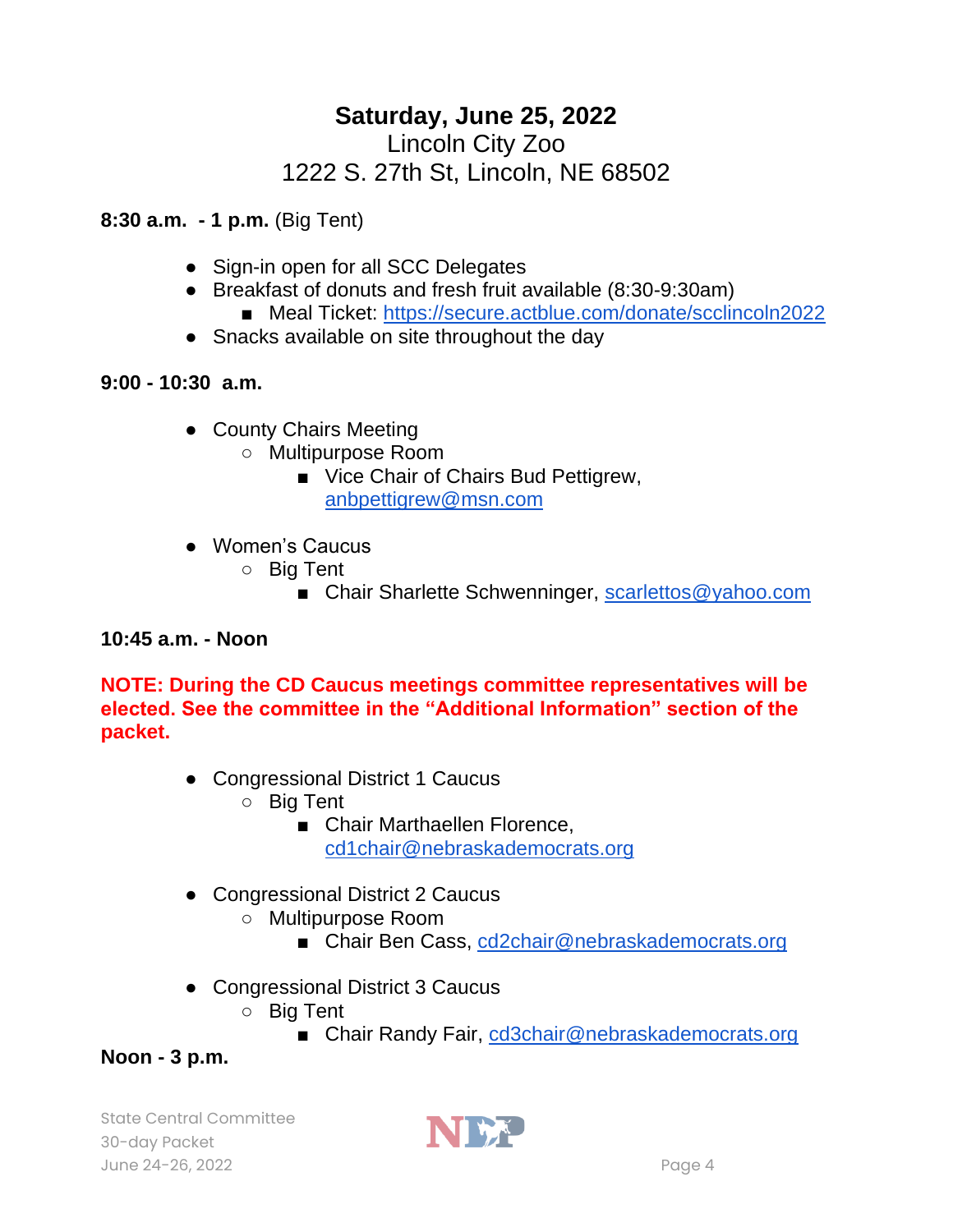- Lunch and CD1 Special Election canvass for Patty Pansing Brooks
	- Multipurpose Room
		- Phone Bank, Text Bank and Walk packets will be distributed to each SCC Delegate to complete on Saturday.
		- Stephanie Matejka will conduct the training so everyone is prepared.
		- This is a critical action where we need ALL hands on deck. We expect the phone, text and/or walk packet to each take you about 1.5 hours to complete leaving time to get ready for Salute to State Senators.

## **5 - 8 p.m**

- **Salute to State Senators event** 
	- This is an annual fundraising event where we recognize our State Senators.
	- Purchase your ticket here: <https://secure.actblue.com/donate/salute2022>
		- Choose the "Free Monthly Donor" ticket if that applies to you or the "Party Leader" ticket which is \$50.
		- Supper is included in this ticket price. All of our state senators will be at this special event.



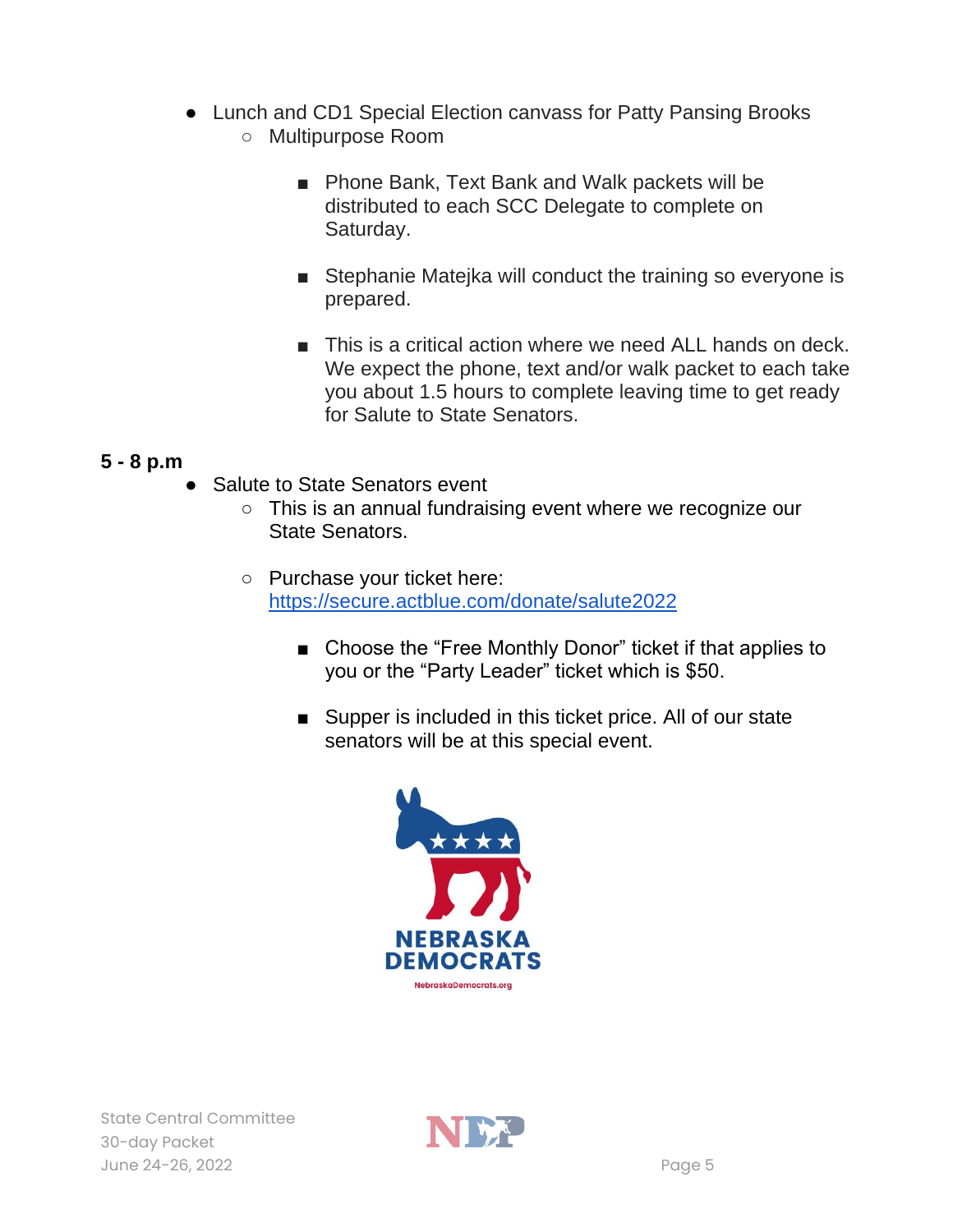# **Sunday, June 26, 2022** IBEW Union Hall 1409 Old Farm Rd, Lincoln, NE 68512

#### **9:00 a.m. - Noon**

- Sign-in open for all SCC Delegates.
- Breakfast of muffins, bagels and fresh fruit served.
	- Meal Ticket:<https://secure.actblue.com/donate/scclincoln2022>

#### **9:30 - 10:30 a.m.**

- Agricultural and Rural Council
	- Main Hall
		- Chair Roger Morgan, [roger\\_morgan@hotmail.com](mailto:roger_morgan@hotmail.com)
- Veterans and Military Families Council
	- Board Room
		- Chair Jim Harrold, [jamesaharrold@gmail.com](mailto:jamesaharrold@gmail.com)

#### **10:45 - 11:45 a.m.**

- Youth Assembly
	- Main Hall
		- Chair Haley Mazour, [haleymazour@gmail.com](mailto:haleymazour@gmail.com)
- Working Families Council
	- Board Room
		- Chair CJ King, [cjking5406@yahoo.com](mailto:cjking5406@yahoo.com)

#### **11:45 a.m. - 12:15 p.m.**

● Lunch served. Purchase your meal ticket:

<https://secure.actblue.com/donate/scclincoln2022>

## **12:30 - 4 p.m.**

● SCC Meeting

*Note:* Democrats Experiencing Disabilities Caucus (Chair Adrian Sanchez, [adriansanchezne@gmail.com\)](mailto:adriansanchezne@gmail.com) and Climate Council (Chair Gina Frank, [gina@nebraskademocrats.org\)](mailto:gina@nebraskademocrats.org) are holding their meetings online prior to the SCC Meeting weekend.

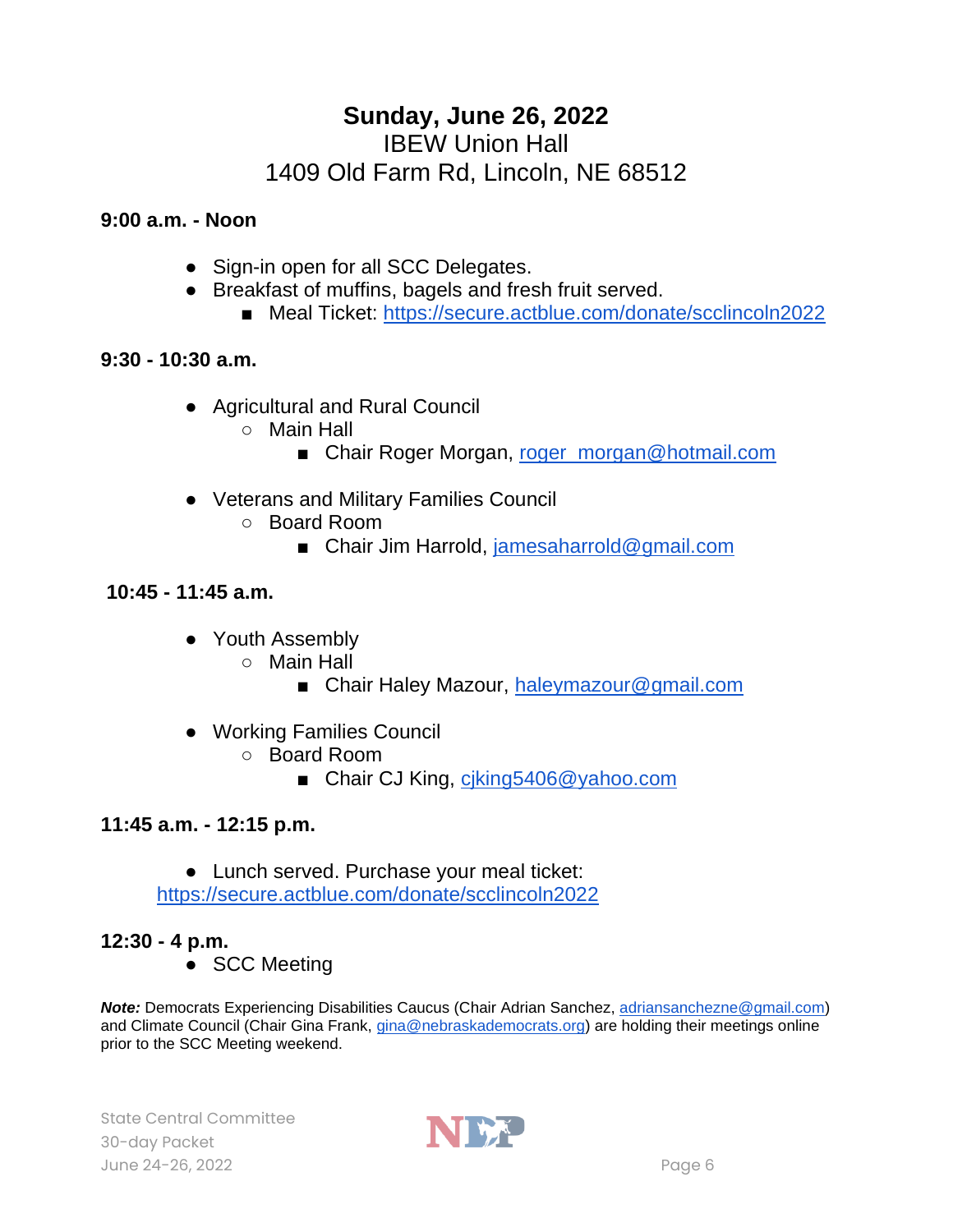# **SCC Meeting Agenda Sunday, June 26th, 2022 12:30 - 4:00 p.m. CT**

- Meeting Called to Order at 12:30 p.m.
	- Three separate virtual rooms for Prayer, Secular, or No Option (12:30- 12:38pm) Please choose your room at least 24 hours before the meeting using this link:<https://forms.gle/bbTT86W81QjzaAWU8>
		- Prayer room: hosted by Interfaith Democrats
		- Secular room: hosted by Secular Democrats
		- No option room: hosted by NDP staff and they will play some Democratic videos
	- Land Acknowledgment, Dr. Yellow Robe
	- Pledge of Allegiance, Chair Harrold
- Actions of the NDP Secretary, [Stephanie Matejka](mailto:steffie319@gmail.com)
	- Quorum
	- Seating of Delegates
		- ■CD Chairs report any actions from their Caucus on seating of delegates.
- NDP Officer Updates and New Business
	- Jane Kleeb, Chair
		- Updates from ASDC.
		- ■Nebraska submitted an application to be one of the first primary states in the 2024 presidential election.
		- Coordinated Campaigns and the 2022 Elections.
		- Roe V Wade actions.
	- Preston Love Jr., Vice Chair
		- ■Outreach to black and brown communities.
	- Bud Pettigrew, Vice Chair of County Parties

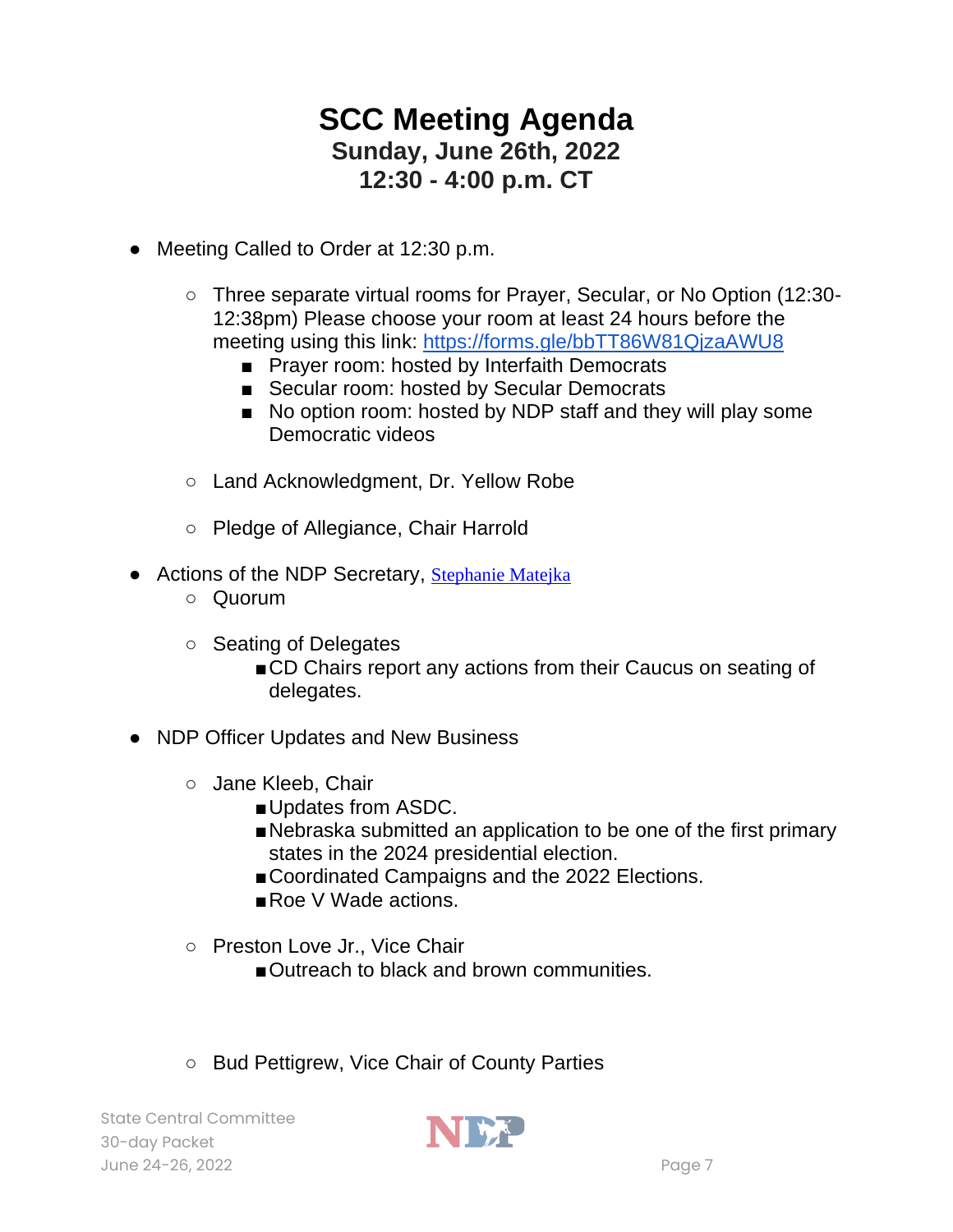■ Continuing to build our county infrastructure.

- Charlene Ligon and Ron Kaminski, DNC Committee Members ■DNC updates.
- **CD Caucus Reports, Chairs Marthaellen Florence, Ben Cass and Randy Fair** 
	- Reports from CD Chairs regarding the elections for the special committees.
	- See the "Additional Information" section for the names of the committees–you can run to represent your Congressional District on the committees at your CD Caucus meeting on Saturday.
- Staff Updates
	- Precious McKesson, Executive Director
		- Update from Primary Elections.
		- Special Election, June 28.
		- General Election, Nov. 8.
			- Coordinated Campaign for CD2
			- Working with candidates up and down the ballot.
	- Kevin O'Hanlon, Communications Director
		- Voting Center.
		- Slate Card program.
			- We will need everyone's eyes to ensure these are ready to go to voters!
		- ■News Clips and #NebDems News.
	- Ron Rivera, Data and Field Director
		- Vote By Mail program.
			- Overview of how we run and manage the VBM program.
		- Candidate and VAN Trainings.

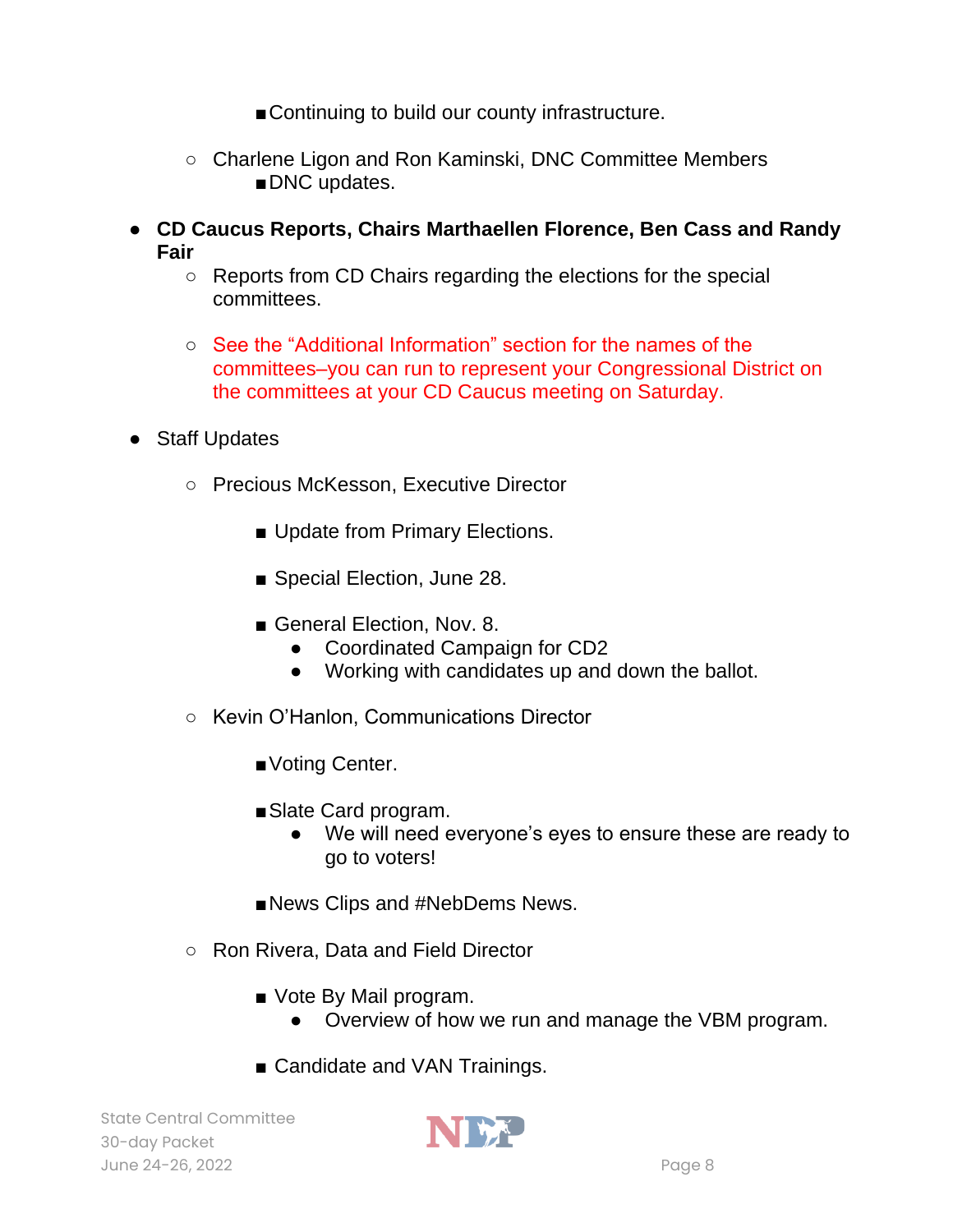- Trainings for candidates every month along with VAN trainings and one on one coaching.
- We distribute a candidate manual, MOU and other support documents on messaging and more.
- Gina Frank, Outreach Director
	- ■Block Captain Program.
		- Congrats you are a Block Captain :)
		- Distribution of Block Captain packets.
		- Overview of the next two voter contacts.
	- ■Outreach Circle tool.

■ Postcard Project.

- Rules Committee Report, Chair Trevor Fitzgerald
	- Update on Rules Committee.
	- **VOTE** on Committee Chairs and At-Large Members.
		- ■The list of Committee Chairs and At-Large Members for the SCC to consider will be included in the 10-Day Packet.
- Platform Committee Report, Chair Shirl Mora James
	- $\circ$  All of the archived resolutions on the NDP website: [■https://nebraskademocrats.org/blog/ndp-resolutions/](https://nebraskademocrats.org/blog/ndp-resolutions/)
	- Discuss Proposed Resolution Packet.
		- ■**VOTE** on resolutions.
			- Resolutions will be included in the 10-Day Packet.
- **NOTE:** Any proposed resolution must be submitted to the Resolution Committee Chair 21-days ahead of the SCC meeting [per the new rule](https://nebraskademocrats.org/wp-content/uploads/2022/05/NDP-Constitution-Bylaws-4.2.22.pdf)  passed at the State Convention.
	- **The deadline for the June meeting is June 3, 2022 at 5 p.m.**
	- **This gives the committee a chance to review all resolutions and for staff to get the resolutions into the 10-Day packet.**
- Other Committee, Caucus and Council Reports

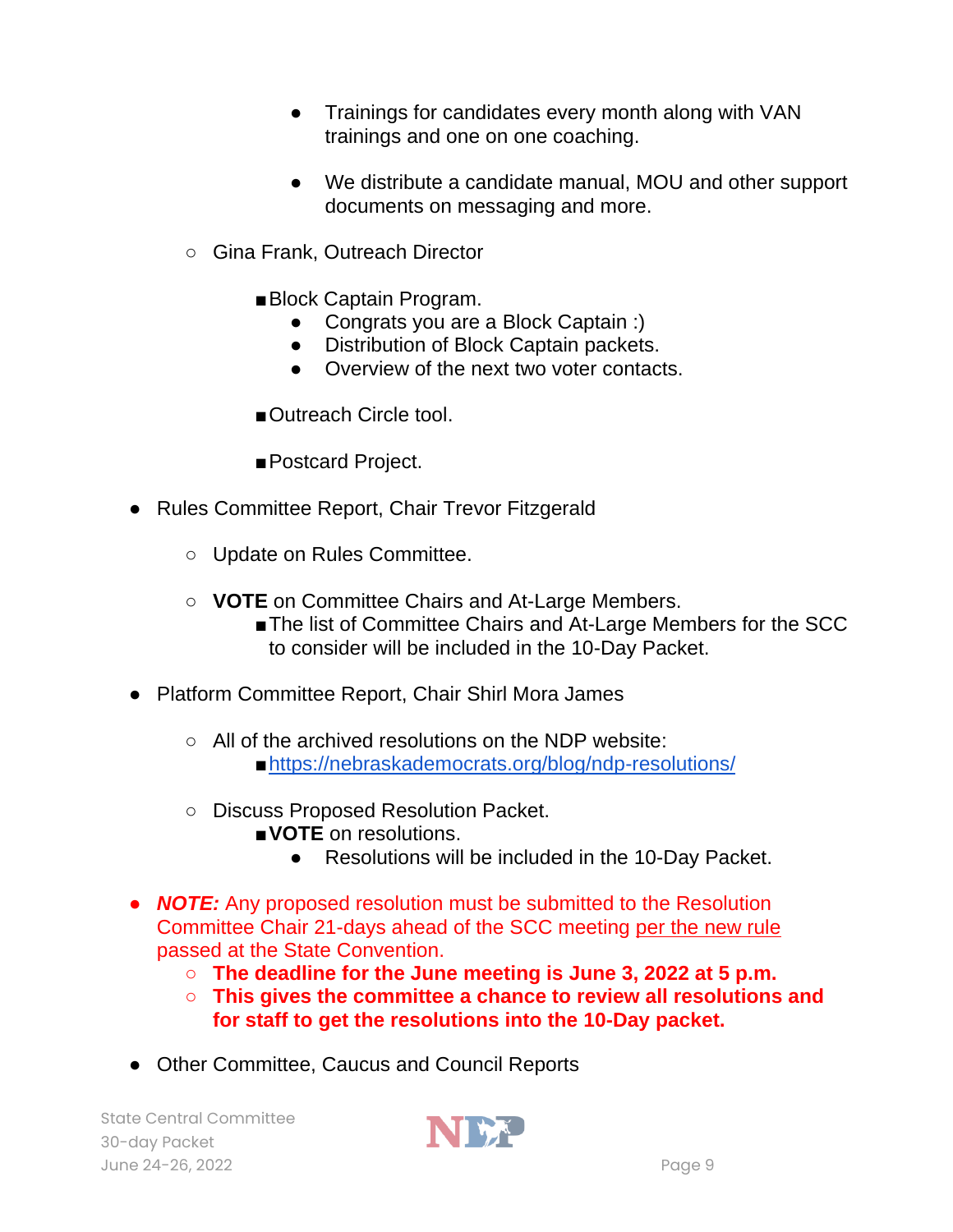○ Chairs of Caucus and Councils must request time on the agenda by June 14 to be included in the 10-Day packet sent on June 15.

## **CLOSED SESSION (end of FB Live)**

- Treasurer's Report, Ted Kessler
	- Summary of accounts

■ Detailed P+L statement available from Ted.

- Reports filed with FEC and NADC
	- ■Copies of latest FEC and NADC report available from Ted.
- Finance Committee Report, Finance Committee
	- Copy of the Finance Plan distributed at the SCC meeting. Please return the numbered folder after the meeting.
- Field, Communications and Party Building Plan Updates, Staff
	- Copy of the Plandistributed at the SCC meeting. Please return the numbered folder after the meeting.
- Announcements and Adjournment

# **Additional Information:**

All of our SCC meeting documents, agendas, bylaws and the training manual for SCC Delegates are on the [NDP website.](https://nebraskademocrats.org/sccminutes/)

Below you will find links to various documents and resources we want to ensure you have available to you as party leaders.

**Please note the members that will serve on the NDP Standing and Special Committees will be voted on in the CD Caucus meetings on Saturday.**

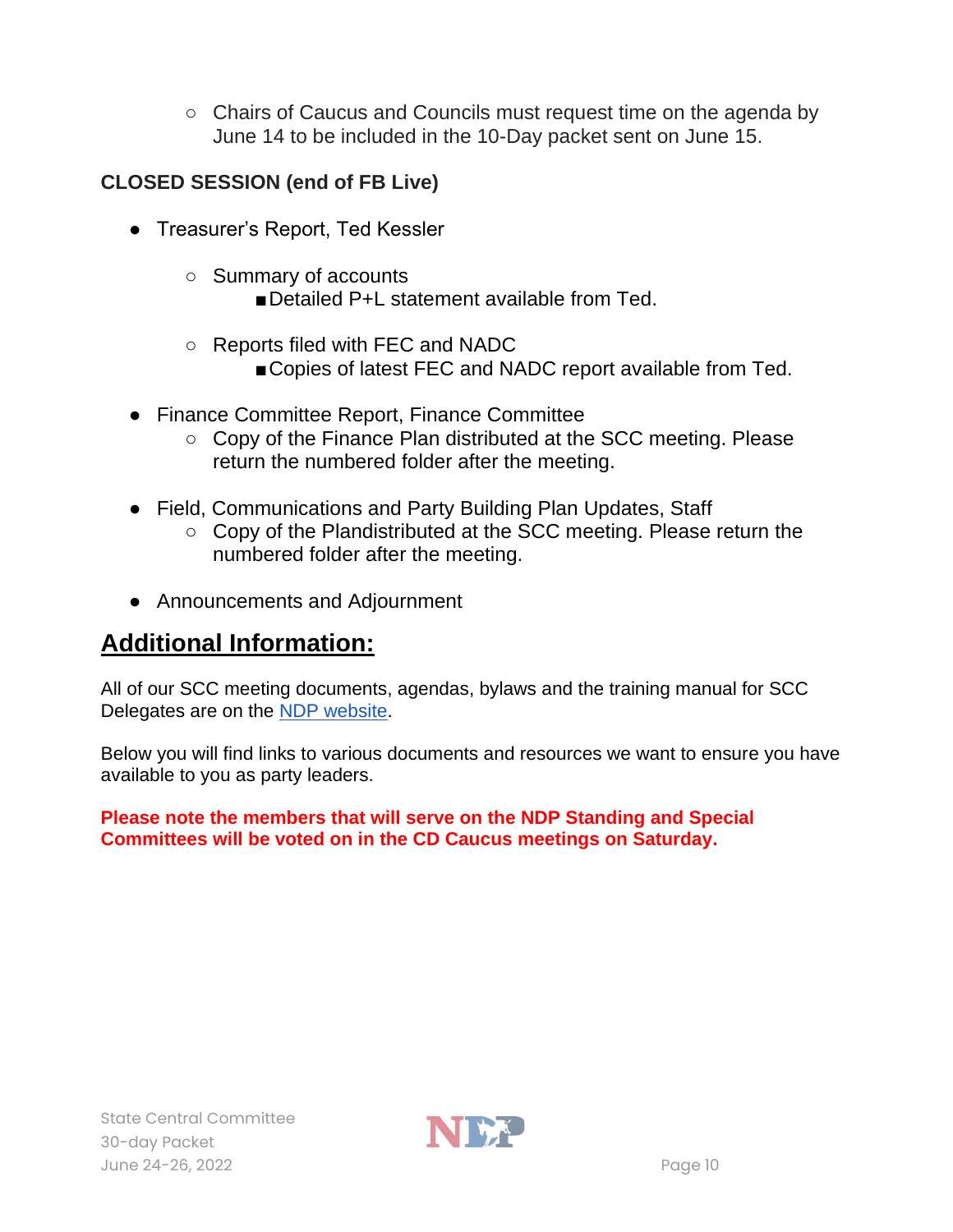**Statewide Officers, Standing and Special Committee Chairs:** The work of party operations happens in our committees. Thank you to the Chairs and committee members for serving. See the leadership of our party online:<https://nebraskademocrats.org/officers/>

- Jane Kleeb, Chair
- Preston Love, Vice Chair
- Bud Pettigrew, Vice Chair of Counties
- Charlene Ligon, DNC Committeewoman and Finance Chair
- Ron Kaminski, DNC Committeeman
- Ted Kessler, Treasurer
- Stephanie Matejka, Secretary
- At-Large SEC Members
	- Sean Flowerday
	- Richard Register
- Committee Chairs (we will vote on the Committee Chairs that the Chair moves forward at the SCC Meeting)
	- Platform & Resolutions ■ Shirl Mora James
	- Rules
		- Trevor Fitzgerald
	- State Convention ■ To Be Announced in 10-Day Packet
	- Finance
		- Charlene Ligon
	- Nominating ■ Roger Morgan
	- Archives & Historical Preservation
		- To Be Announced in 10-Day Packet
	- Technology
		- To Be Announced in 10-Day Packet

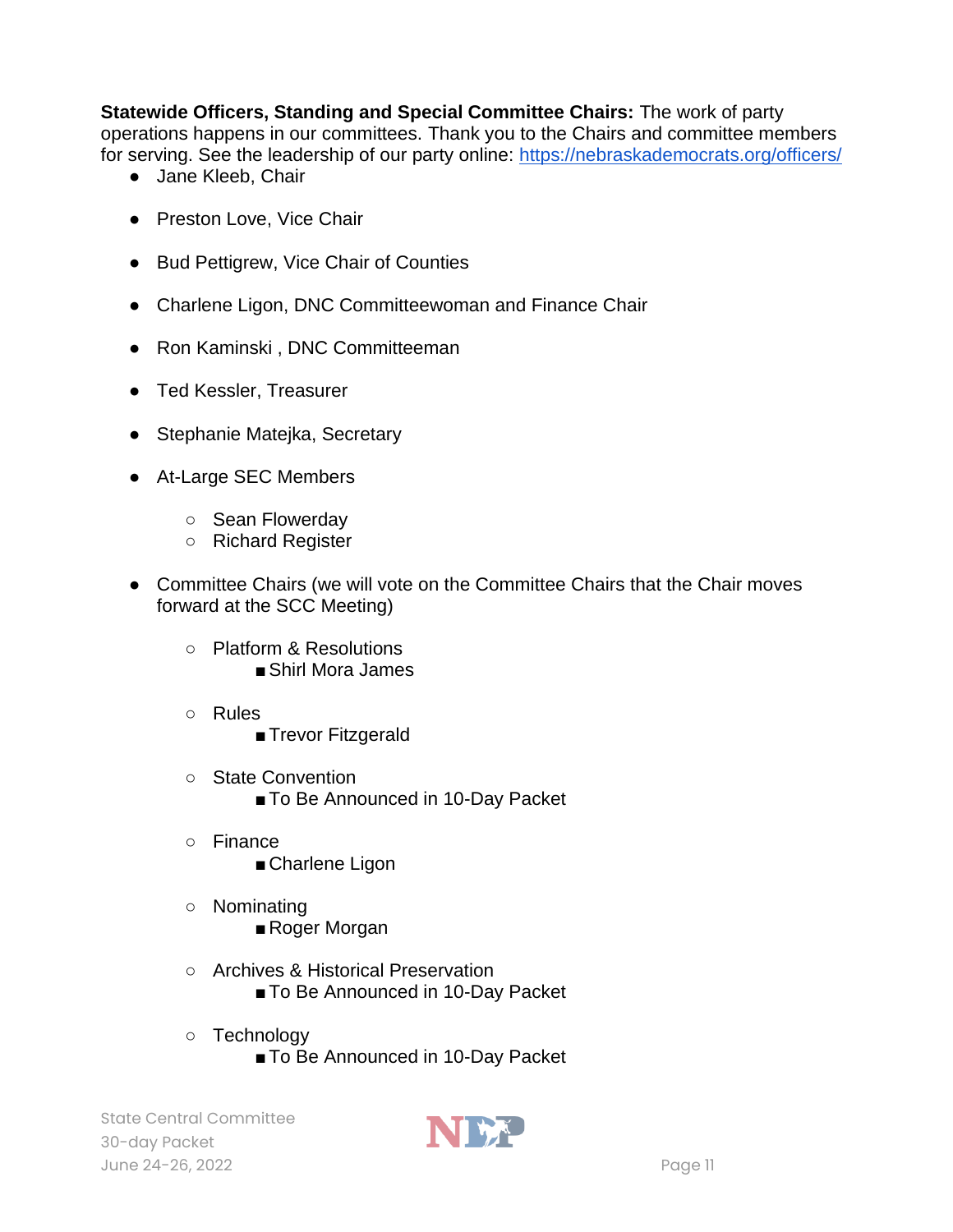#### ○ Audit & Review

■ Dulce Sherman

#### **Rules Committee, Chair Trevor Fitzgerald**

The Rules Committee prepares recommendations on amendments to the Party Constitution; amendments to the Party Bylaws; the rules and order of business for the State Convention; and shall perform such other duties as assigned by the State Chair or State Central Committee. The Rules Committee shall make recommendations to the State Central Committee regarding Affiliated Caucus and Council Organizations recognition following the Rules Committee's initial or requested review.

**Note:** During the CD Caucus meetings on Saturday, the CD Caucus will elect four (4) members, with no one gender identity representing more than two members to serve on the committee for the 2022-2024 term.

| $\circ$ CD1 | $\circ$ CD2 |
|-------------|-------------|
| $\circ$ CD1 | $\circ$ CD2 |
| $\circ$ CD1 | $\circ$ CD3 |
| $\circ$ CD1 | $\circ$ CD3 |
| $\circ$ CD2 | $\circ$ CD3 |
| $\circ$ CD2 | $\circ$ CD3 |

#### **Platform and Resolutions Committee, Chair Shirl Mora James**

The Committee develops the Party's platform and resolutions in a timely, orderly, and open process, for presentation and action at each State Convention. The Committee is also responsible for a timely, orderly, and open process for presenting resolutions offered for action at meetings of the State Central Committee.

**Note:** During the CD Caucus meetings on Saturday, the CD Caucus will elect eight (8) members, with no one gender identity representing more than four members to serve on the committee for the 2022-2024 term.

| $\circ$ | CD1             | O       | CD <sub>2</sub> |
|---------|-----------------|---------|-----------------|
| $\circ$ | CD <sub>1</sub> | $\circ$ | CD2             |
| $\circ$ | CD <sub>1</sub> | $\circ$ | CD <sub>2</sub> |
| $\circ$ | CD <sub>1</sub> | $\circ$ | CD <sub>2</sub> |
| $\circ$ | CD <sub>1</sub> | $\circ$ | CD <sub>3</sub> |
| $\circ$ | CD <sub>1</sub> | $\circ$ | CD <sub>3</sub> |
| $\circ$ | CD <sub>1</sub> | $\circ$ | CD <sub>3</sub> |
| $\circ$ | CD1             | $\circ$ | CD <sub>3</sub> |
| $\circ$ | CD <sub>2</sub> | $\circ$ | CD3             |
| $\circ$ | CD <sub>2</sub> | $\circ$ | CD3             |
| $\circ$ | CD <sub>2</sub> | $\circ$ | CD3             |
| O       | D2              | О       | CD3             |

#### **State Convention Committee, Chair Stephanie Matejka**

The State Convention Committee shall select and nominate qualified people to serve as

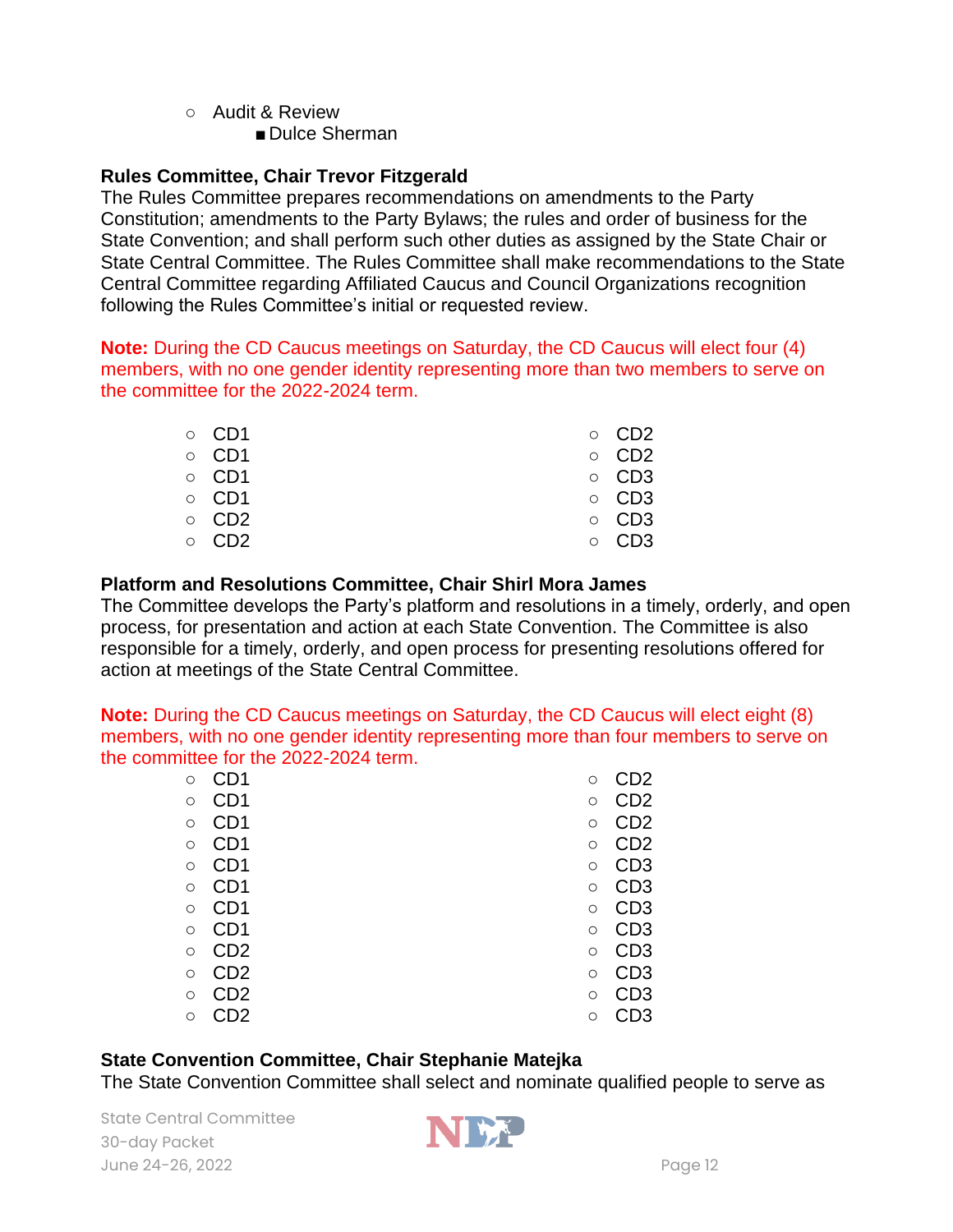Permanent Officers of the State Convention; serve as the site selection and arrangements committee and make recommendations on the site and arrangements for approval by the State Central Committee.

**Note:** During the CD Caucus meetings on Saturday, the CD Caucus will elect four (4) members, with no one gender identity representing more than two members to serve on the committee for the 2022-2024 term.

| $\circ$ CD1 | $\circ$ CD2 |
|-------------|-------------|
| $\circ$ CD1 | $\circ$ CD2 |
| $\circ$ CD1 | $\circ$ CD3 |
| $\circ$ CD1 | $\circ$ CD3 |
| $\circ$ CD2 | $\circ$ CD3 |
| $\circ$ CD2 | $\circ$ CD3 |
|             |             |

#### **Nominating Committee, Chair Roger Morgan**

The Nominating Committee shall solicit and encourage qualified people to serve in the offices of State Chair, First and Second Vice Chairs, National Committeeman and National Committeewoman and conduct the nominating proceedings at the appropriate State Convention or State Central Committee meeting. Nominations for these offices may also be made from the floor by any duly accredited delegate.

**Note:** During the CD Caucus meetings on Saturday, the CD Caucus will elect four (4) members, with no one gender identity representing more than two members to serve on the committee for the 2022-2024 term.

| $\circ$ CD1 | $\circ$ CD2 |
|-------------|-------------|
| $\circ$ CD1 | $\circ$ CD2 |
| $\circ$ CD1 | $\circ$ CD3 |
| $\circ$ CD1 | $\circ$ CD3 |
| $\circ$ CD2 | $\circ$ CD3 |
| $\circ$ CD2 | $\circ$ CD3 |
|             |             |

#### **Technology Committee, Chair TBA**

The Technology Committee shall provide feedback on new technology proposals, oversee NDP technology security, and annually review the state of NDP technology recommending changes as new technology becomes available and as prices change.

**Note:** During the CD Caucus meetings on Saturday, the CD Caucus will elect four (4) members, with no one gender identity representing more than two members to serve on the committee for the 2022-2024 term.

|        | ○ CD1           |  |
|--------|-----------------|--|
|        | ○ CD1           |  |
| $\sim$ | CD <sup>1</sup> |  |

- CD1
- CD1
- CD2



- CD2
- CD2
- CD2
- CD3
- CD3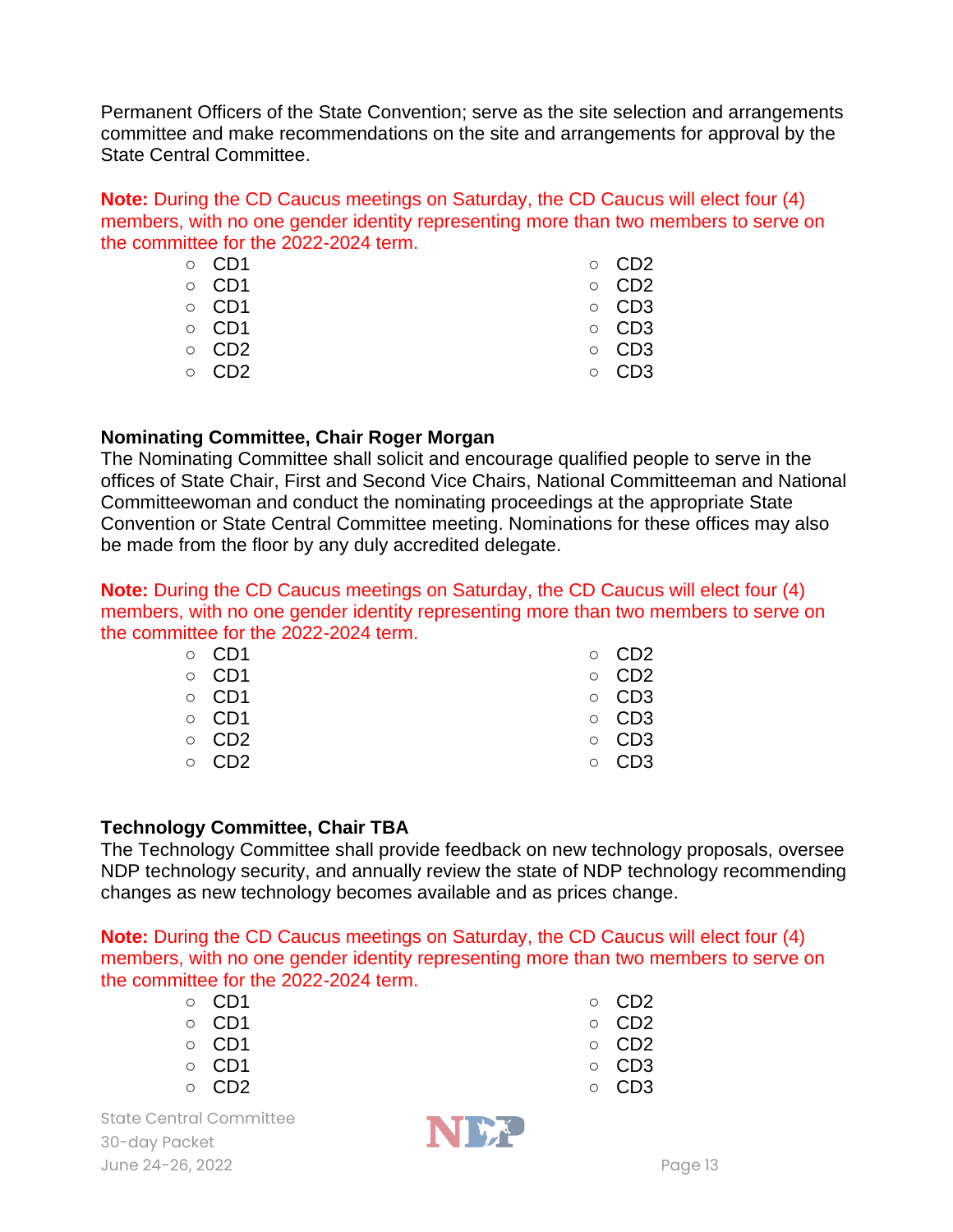#### **Audit and Review Committee, Dulce Sherman**

The Audit & Review Committee shall review expenditures by Nebraska Democratic Party to ensure that expenditures comply with the budget or are approved by the State Central Committee. The Committee shall have full access to all financial records.

**Note:** During the CD Caucus meetings on Saturday, the CD Caucus will elect two (2) members, with no one gender identity representing more than one member to serve on the committee for the 2022-2024 term.

| $\circ$ CD1 | $\circ$ CD2 |
|-------------|-------------|
| ○ CD1       | $\circ$ CD3 |
| ○ CD2       | $\circ$ CD3 |

#### **Archives and Historical Preservation Committee, Chair TBA**

The Archives and Historical Preservation Committee shall be responsible for gathering, collecting, indexing, organizing, and preserving the documents, data, and materials relating to the history and activities of the Nebraska Democratic Party in whatever form or medium it exists or may be available for the purpose of ensuring that an accurate record of the Party's history and activities is preserved for future reference or edification.

**Note:** During the CD Caucus meetings on Saturday, the CD Caucus will elect one (1) member to serve on the committee for the 2022-2024 term.

- CD1
- CD2
- CD3

#### **Finance Committee, Chair Charlene Ligon**

The Finance Committee shall be responsible for the development and implementation of an annual financial plan to include the evaluation of all fundraising activities and events.

**Note:** The Finance Committee is appointed by the Chair to be comprised of at least one (1) member per Congressional District for the 2022-2024 term.

- Stephanie Matejka, CD1
- Dennis Crawford, CD1
- Richard Register, CD1
- Alisha Shelton, CD2
- Brian Fahey, CD2
- Tom Genung, CD3
- Executive Director McKesson (CD2) and all statewide officers--Kleeb (CD3), Love (CD2), Pettigrew (CD3), Kaminski (CD2), Ligon (CD1)

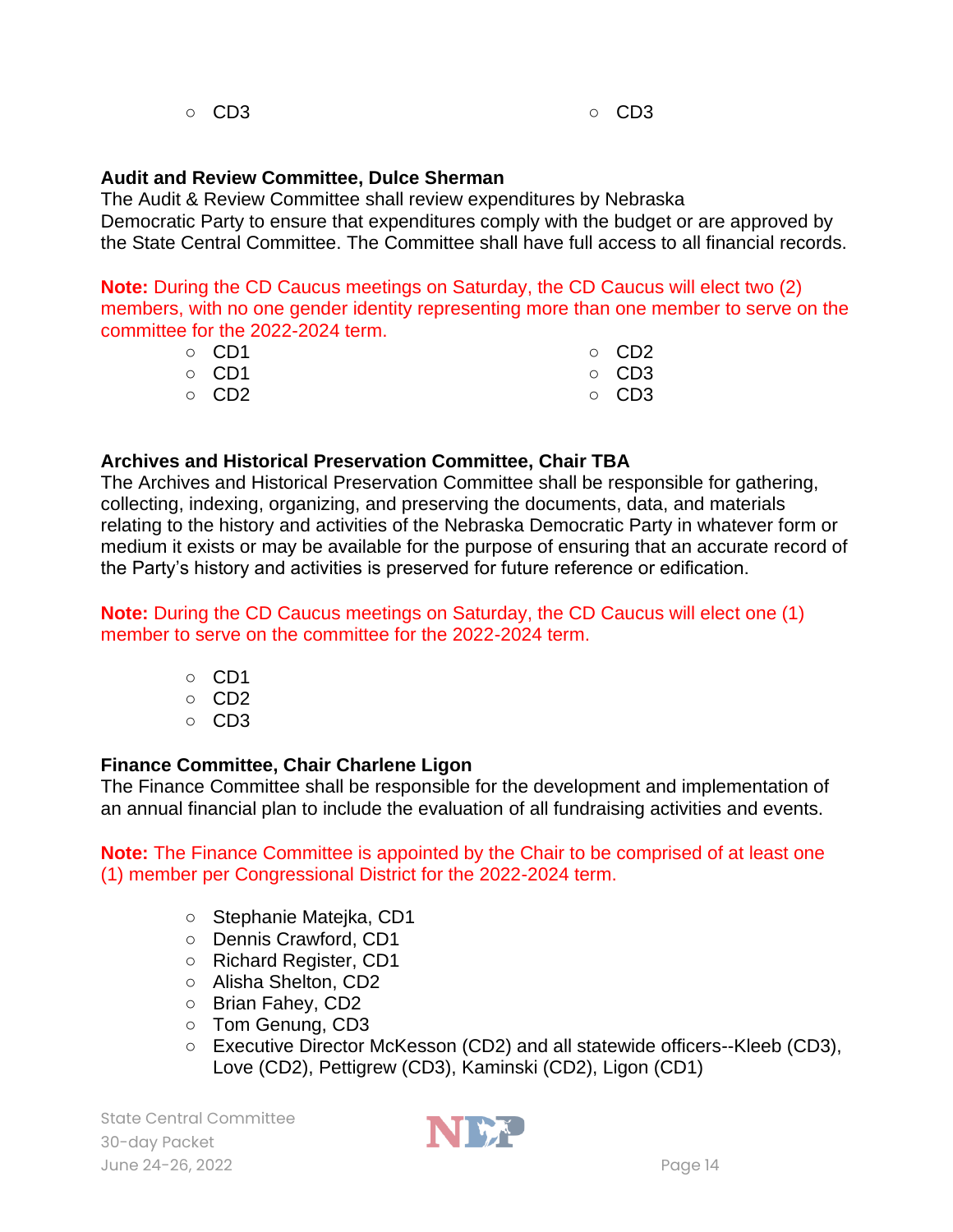#### **During the CD Caucus meetings, SCC Vacancies are filled, if you are interested in serving in a position, please contact the CD Caucus Chair for more information:**

LD1, Female Delegate LD1, Male Alternate LD1, Female Alternate LD2, Male Alternate LD2, Female Alternate LD3, Male Alternate LD6, Female Alternate LD8, Female Delegate LD8, Female Alternate LD8, Male Alternate LD10, Male Delegate LD10, Female Alternate LD10, Male Delegate LD11, Female Alternate LD11, Male Alternate LD13, Male Delegate LD13, Male Alternate LD13, Female Alternate LD15 Female Alternate LD16, Female Alternate LD16, Male Alternate LD17, Male Alternate LD18, Male Alternate LD19, Male Alternate LD19, Female Alternate LD19, Female Delegate LD20, Male Delegate LD20, Male Alternate LD22, Female Delegate LD22, Female Alternate LD22, Male Alternate LD24, Male Alternate LD25, Female Delegate LD25, Female Alternate LD25, Male Delegate LD25, Male Alternate LD26, Male Delegate LD26, Male Alternate LD30, Female Alternate LD31, Male Delegate LD31, Male Alternate LD31, Female Delegate LD31, Female Alternate LD32, Female Delegate LD32, Female Alternate LD34, Male Alternate LD34, Female Alternate LD35, Male Alternate LD35, Male Delegate LD35, Female Alternate LD36, Male Delegate LD36, Female Alternate

LD37, Male Delegate LD37, Male Alternate LD37, Female Alternate LD38, Female Alternate LD39, Male Alternate LD39, Female Alternate LD39, Male Delegate LD39, Female Delegate LD40, Female Delegate LD40, Female Alternate LD40, Male Alternate LD41, Male Delegate LD41, Male Alternate LD43, Female Alternate LD44, Male Delegate LD44, Male Alternate LD45, Female Alternate LD46, Female Alternate LD46, Female Delegate LD46, Male Alternate LD49, Female Alternate LD49, Male Alternate

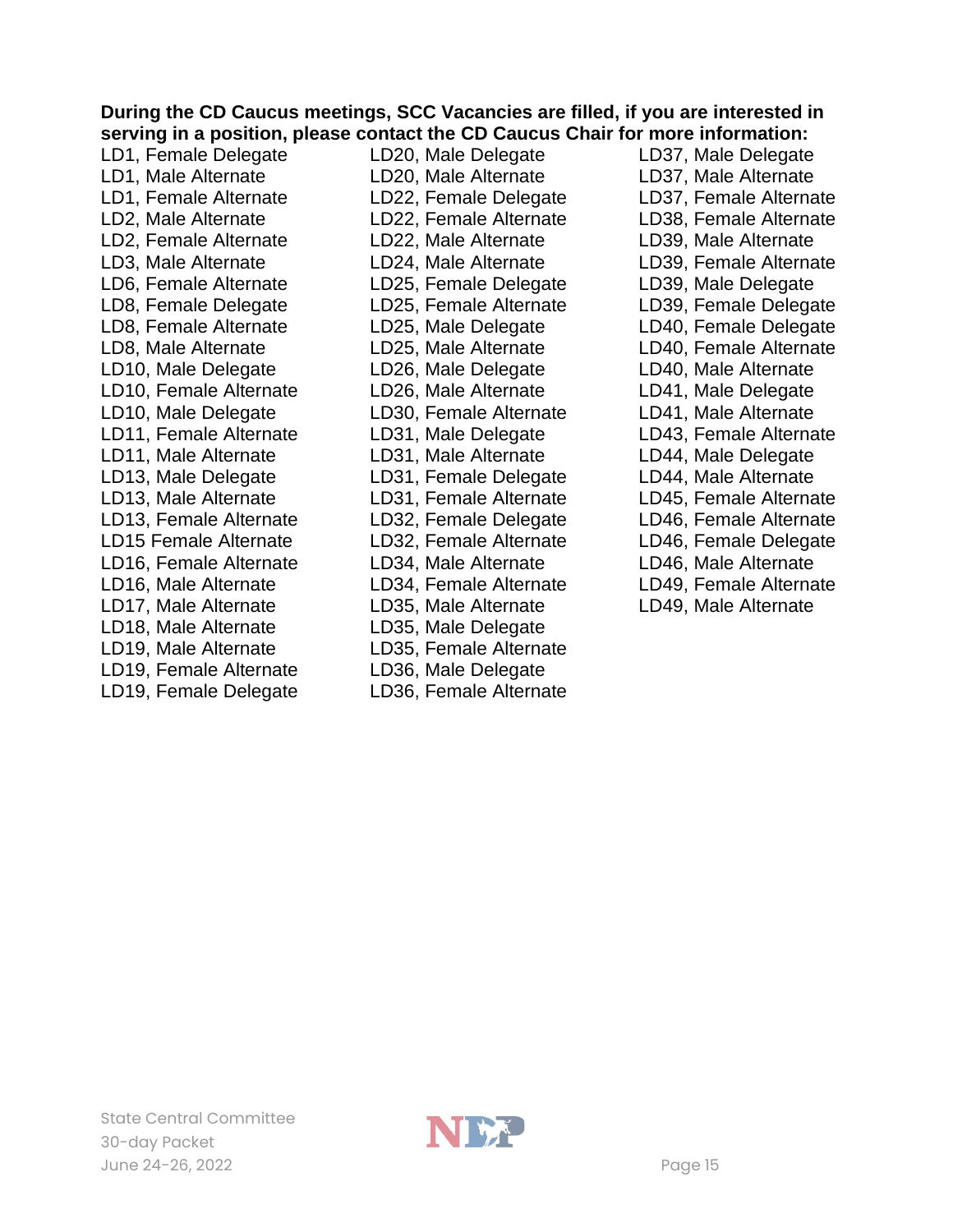- **SCC Agenda Packets:** You are reading the 30-Day Packet right now! You can also view other SCC meeting packets we have archived.
	- <https://nebraskademocrats.org/sccminutes/>
- **SCC Meeting Facebook Event**:
	- We stream our SCC meetings on FB, except the closed session portion.
- **SCC Delegate Training Manual**:
	- [https://nebraskademocrats.org/wp-content/uploads/2020/07/SCC-Delegate-](https://nebraskademocrats.org/wp-content/uploads/2020/07/SCC-Delegate-101-Manual.pdf)[101-Manual.pdf](https://nebraskademocrats.org/wp-content/uploads/2020/07/SCC-Delegate-101-Manual.pdf)
- **County Chair Manual:**
	- [https://docs.google.com/document/d/1YhgqBKB6PPi2VuU7WBI-](https://docs.google.com/document/d/1YhgqBKB6PPi2VuU7WBI-8usqDdiw2O8RIBZnN3HJwzk/edit?usp=sharing)[8usqDdiw2O8RIBZnN3HJwzk/edit?usp=sharing](https://docs.google.com/document/d/1YhgqBKB6PPi2VuU7WBI-8usqDdiw2O8RIBZnN3HJwzk/edit?usp=sharing)
- **Block Captain Program:**
	- *Training Manual:* [https://drive.google.com/file/d/1zmSGxgLa\\_-](https://drive.google.com/file/d/1zmSGxgLa_-Z9NIsiUPpfPMYlSkUVrFYR/view?usp=sharing) [Z9NIsiUPpfPMYlSkUVrFYR/](https://drive.google.com/file/d/1zmSGxgLa_-Z9NIsiUPpfPMYlSkUVrFYR/view?usp=sharing)
	- *Sign Up:* <https://nebraskademocrats.org/become-a-block-captain/>
- **Archived SCC Minutes and Governing Documents:**
	- <https://nebraskademocrats.org/sccminutes/>
- **Archived Resolutions:** 
	- <https://nebraskademocrats.org/blog/ndp-resolutions/>
- **NDP Candidate Manual + Trainings:** We now have a Candidate Manual (thank you Sen. Blood and staff!) and a monthly candidate training series. We do not publish these on the website. Candidates must first complete the MOU -- please email [ronr@nebraskademocrats.org.](mailto:ronr@nebraskademocrats.org)
	- If you or someone you know wants to run for office, please promote this link. Once a person completes this form, staff hold a meeting with the candidate and then they get added to a listserv and trainings: [https://docs.google.com/forms/d/e/1FAIpQLSe6kCBwlpu5YNR7e4ylUrA\\_776](https://docs.google.com/forms/d/e/1FAIpQLSe6kCBwlpu5YNR7e4ylUrA_776V5saFxCGMylV9l_sbIcCthw/viewform?link_id=0&can_id=27eff65040ec99bc601bafb386cf587a&source=email-another-election-is-just-around-the-corner&email_referrer=email_1111401&email_subject=does-this-sound-like-you) [V5saFxCGMylV9l\\_sbIcCthw/viewform](https://docs.google.com/forms/d/e/1FAIpQLSe6kCBwlpu5YNR7e4ylUrA_776V5saFxCGMylV9l_sbIcCthw/viewform?link_id=0&can_id=27eff65040ec99bc601bafb386cf587a&source=email-another-election-is-just-around-the-corner&email_referrer=email_1111401&email_subject=does-this-sound-like-you)
- **Events:** A reminder that we post our events and volunteer opportunities here: <https://www.mobilize.us/nebdems/>
	- Gina leads the outreach plan, please email them if you need a mobile office (i.e. materials to use at county fairs, parades, etc) or materials sent to you for meetings and events.

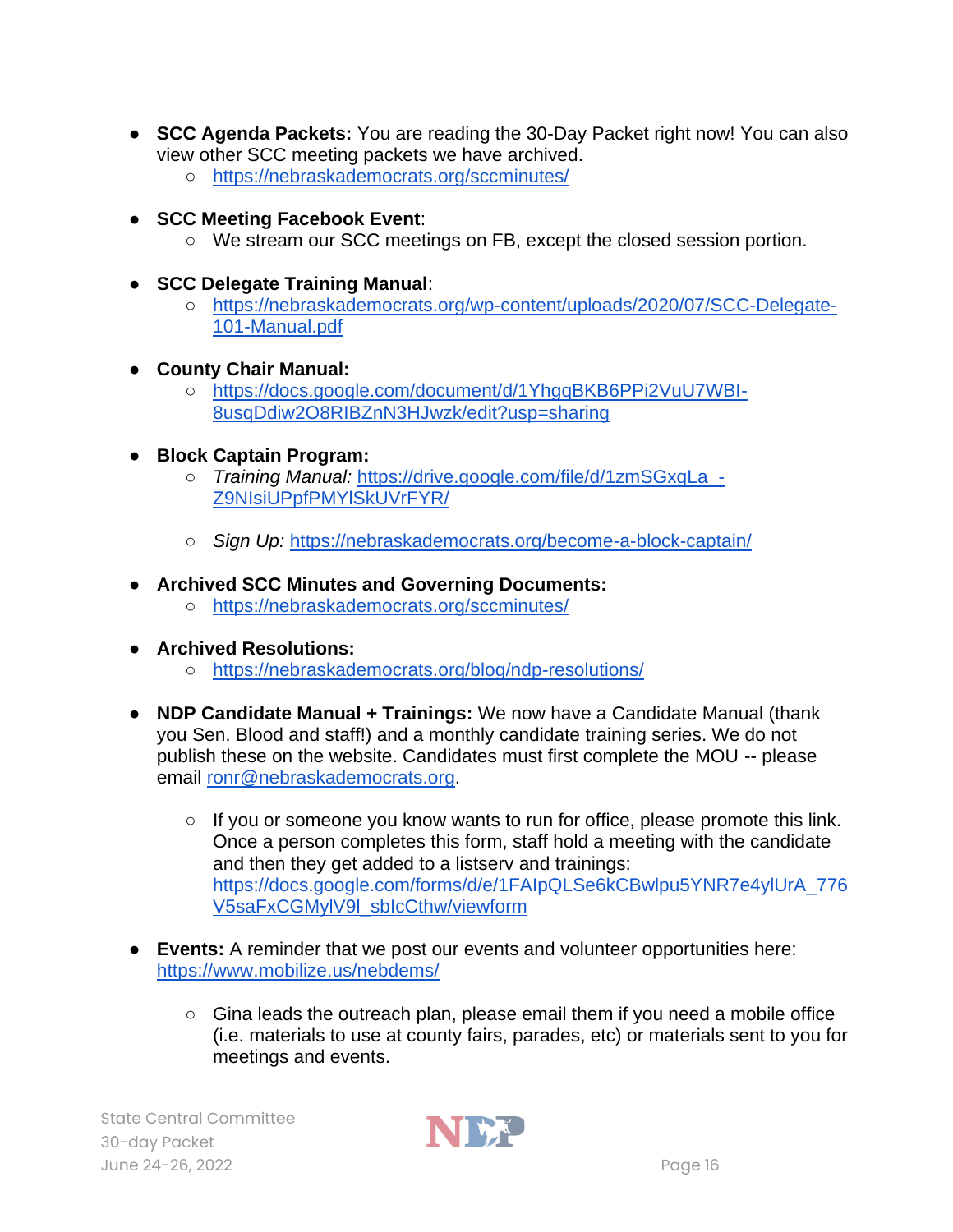**Listserves:** We send emails to the lists on key information, messaging memos and updates. If you are not on a listserv and want to be, please email [kevin@nebraskademocrats.org](mailto:kevin@nebraskademocrats.org) 

- SCC Members: ndpscc2022@nebraskademocrats.org
- SEC Members: [NDPSEC2022@googlegroups.com](mailto:NDPSEC2022@googlegroups.com)
- County Chairs: [ndpcountychairs2022@nebraskademocrats.org](https://groups.google.com/a/nebraskademocrats.org/g/ndpcountychairs2022)
- County Officers: [ndpcountyofficers2022@googlegroups.com](https://groups.google.com/g/ndpcountyofficers2022)
- Block Captains: [nebdemblockcaptains@googlegroups.com](mailto:nebdemblockcaptains@googlegroups.com)
- Elected Officials: [nebraska-democratic-elected-officials@googlegroups.com](mailto:nebraska-democratic-elected-officials@googlegroups.com)
- State Senators: [demsenators@googlegroups.com](mailto:demsenators@googlegroups.com)
- 2022 Candidates: [2022-ndp-candidates@googlegroups.com](mailto:2022-ndp-candidates@googlegroups.com)

**#NebDems Store:** You can purchase t-shirts and sweatshirts to show your #NebDems pride! The store features American-made shirts that are printed locally by union-shop Shirts 101. Many of you know Rick Poore, owner of Shirts 101, a longtime supporter of Democrats in Nebraska. We add new shirt, hats and face masks often: [https://shirts101.store/nebraska\\_democrats](https://shirts101.store/nebraska_democrats)

**Monthly Donor Program:** Our goal is 500 monthly donors by the end of 2022.

At least \$10 a month:

- Sticker
- Exclusive Lapel Pin

 $$25 a month:$ 

- 1 ticket to annual Salute to State Senators
- Sticker
- Exclusive Lapel Pin

\$50 a month:

- 1 ticket to annual Morrison Exon Dinner with VIP Reception
- Invitation to Donor Briefings with Party Leaders and Elected Officials
- Sticker
- Exclusive Lapel Pin

\$100 a month:

- 1 ticket to annual Salute to State Senators and Morrison Exon Dinner with VIP Receptions
- Invitation to Donor Briefings with Party Leaders and Elected Officials
- First access and reserved seats to NDP special events and national events that we get tickets for (e.g. special guest speakers, etc.)
- Sticker
- Exclusive Lapel Pin

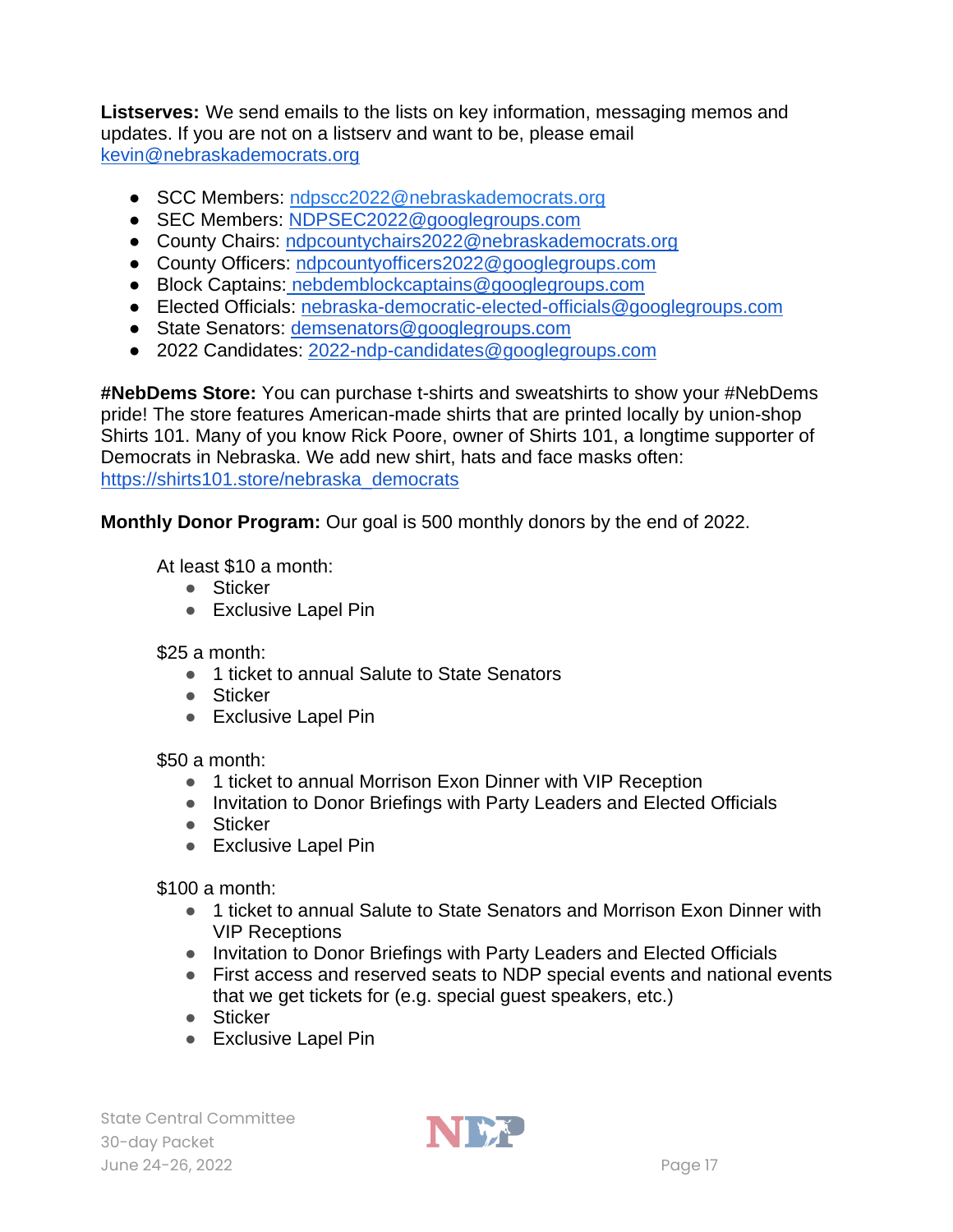**Trainings:** The NDP offers SCC, Block Captain, Blue Bench, and Candidate trainings as well as access to other national training resources. We can come to your county or caucus meetings as well to tailor a training to your needs.

**Block Captains:** Gina Frank is our Block Captain Director. We currently have 800 Block Captains and we need to recruit an additional 100 Block Captains in 2022.

You can watch previous Block Captain trainings and see the 2020 Block Captain schedule:<https://nebraskademocrats.org/become-a-block-captain/>

Email [gina@nebraskademocrats.org](mailto:gina@nebraskademocrats.org) for more information on the Block Captain program.

**NDP and National Democratic Training Committee:** The NDP partners with the DNC and the National Democratic Training Committee to provide all candidates and party leaders trainings to help elect Democrats. You can access a free training account to support your local work.

• Sign up for a training account to access training videos and materials: [https://traindemocrats.org/training-overview/?partner=nebraska-democratic](https://traindemocrats.org/training-overview/?partner=nebraska-democratic-party)[party](https://traindemocrats.org/training-overview/?partner=nebraska-democratic-party)

**DNC Trainings and Resources:** The DNC offers an in-depth online training program many Nebraskans are certified in and many more are going through the certification process now. Some topics include Social Media Organizing and Fundraising. See Jim for more info.

● The DNC also has a Job Bank: **[https://jobs.lever.co/dnc/2e44b5bb-6b7b-](https://jobs.lever.co/dnc/2e44b5bb-6b7b-493d-8b63-a9c3a8877c66/apply)[493d-8b63-a9c3a8877c66/apply](https://jobs.lever.co/dnc/2e44b5bb-6b7b-493d-8b63-a9c3a8877c66/apply)**

**Resolutions Committee Submissions:** If you want to submit a resolution for consideration, please contact the Resolutions Chair Shirl Mora James by email [platform@nebraskademocrats.org.](mailto:platform@nebraskademocrats.org)

- **NOTE:** Any proposed resolution must be submitted to the Resolution Committee Chair 21-days ahead of the SCC meeting [per the new rule p](https://nebraskademocrats.org/wp-content/uploads/2022/05/NDP-Constitution-Bylaws-4.2.22.pdf)assed at the State Convention.
	- **The deadline for the June meeting is June 3, 2022 at 5 p.m.**
	- **This gives the committee a chance to review all resolutions and for staff to get the resolutions into the 10-Day packet.**
- The committee then reviews and votes on resolutions. The committee can take three actions.

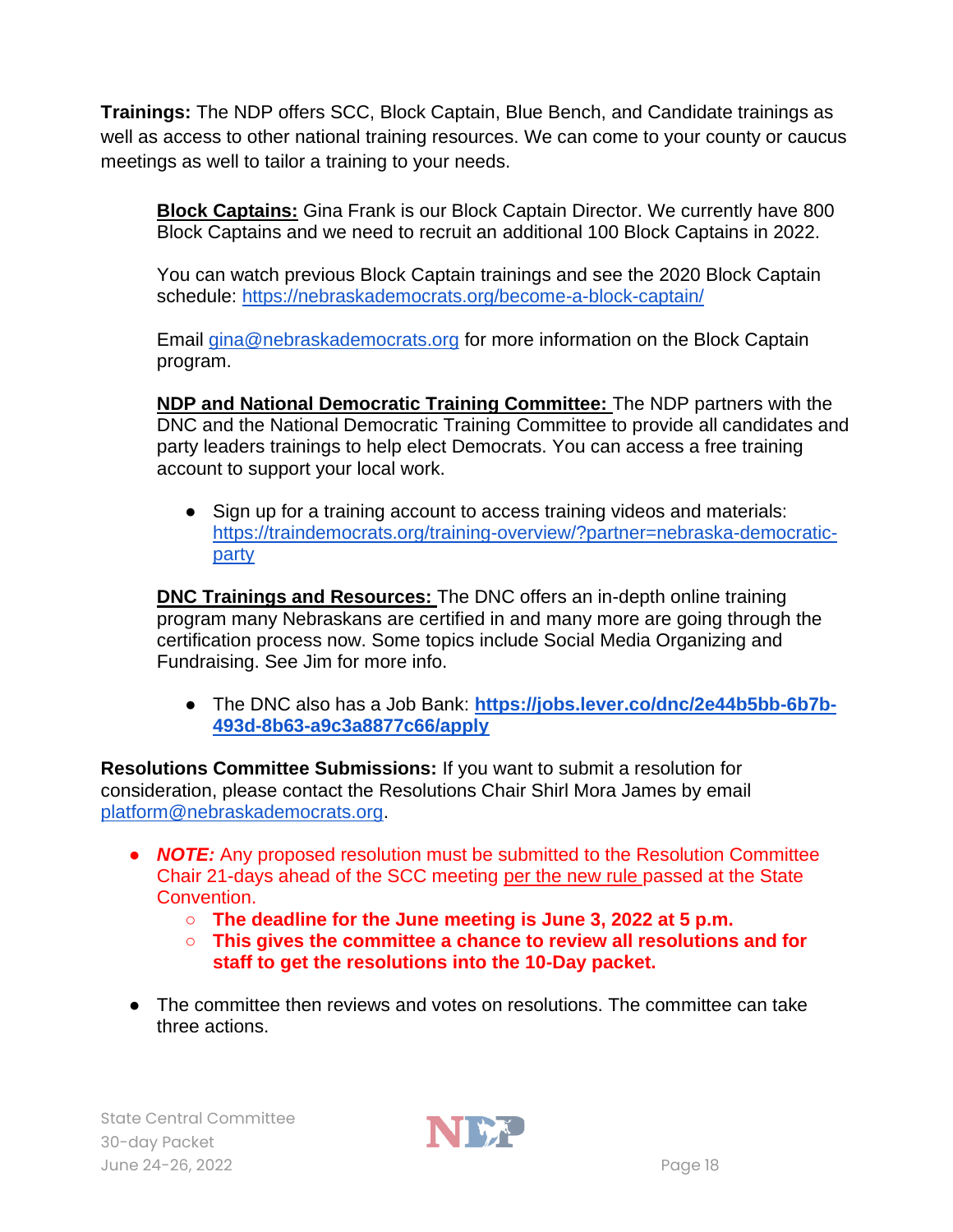- 1. We can approve the resolution out of committee (as is or with some suggested edits) and bring it to the floor of the SCC for a vote. We will hand out the proposed resolutions for SCC consideration in a packet at the Registration desk (for online meetings they are included in the 10-day packet, and the day-of agenda).
- 2. We can reject a resolution and we will inform the submitter of this decision. An SCC member can then bring the resolution to the floor with a majority vote of the body to hear the resolution.
- 3. We can recommend the resolution to a committee for the State Convention.

## **Tips and Tricks for Submitting a Resolution to the NDP:**

- Research the resolution's topic. Make sure what you want to propose does not conflict with the Platform and other passed Resolutions.
	- **2022-2024 Platform:** [https://nebraskademocrats.org/wp](https://nebraskademocrats.org/wp-content/uploads/2022/04/2022-Nebraska-Democratic-Party-Platform.04.01.22.fnl-1.pdf)[content/uploads/2022/04/2022-Nebraska-Democratic-Party-](https://nebraskademocrats.org/wp-content/uploads/2022/04/2022-Nebraska-Democratic-Party-Platform.04.01.22.fnl-1.pdf)[Platform.04.01.22.fnl-1.pdf](https://nebraskademocrats.org/wp-content/uploads/2022/04/2022-Nebraska-Democratic-Party-Platform.04.01.22.fnl-1.pdf)
	- **Archived Resolutions:** <https://nebraskademocrats.org/blog/ndp-resolutions/>
- Write your resolution to be free of spelling and grammatical errors. Shorter resolutions are better. Whereas paragraphs should be descriptions. The resolved paragraph sets out the actions you want taken.
- The Platform Committee needs to receive a writable document (non-PDF, non-hard copy) sent to one or both designated email addresses, even if the resolution comes from the floor.
- Please be sure to designate who will present the resolution and speak in favor of it, if you are unable to attend the meeting.